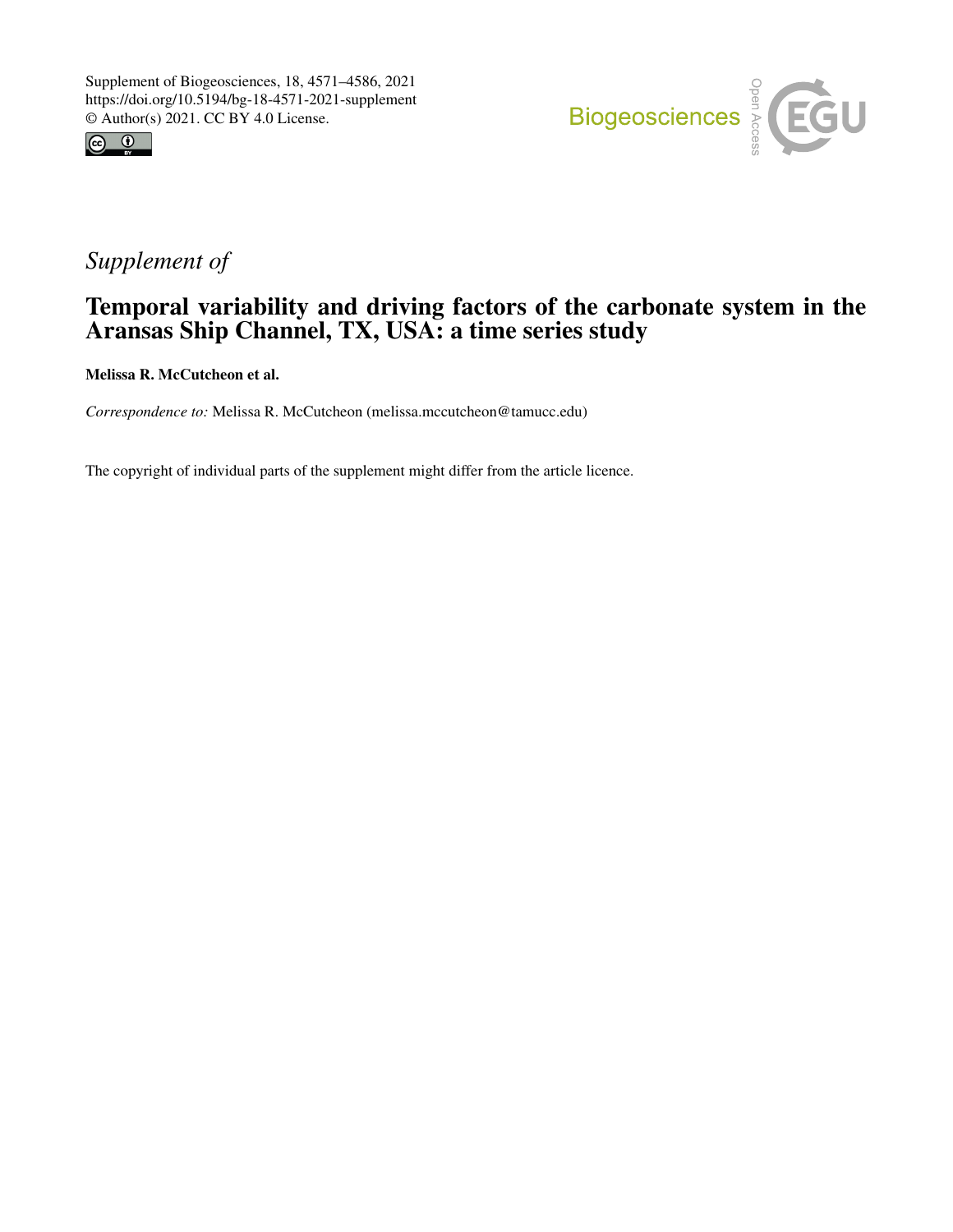



Fig S1. Time series data from continuous monitoring (A-D, Nov 8, 2016 to Aug 3, 2017) and discrete sample analysis (E-H, May 2, 2014- Feb. 25, 2020) at the Aransas Ship Channel. Gray scale (and shape) in the datapoints rep 2014- Feb. 25, 2020) at the Aransas Ship Channel. Gray scale (and shape) in the datapoints represents divisions between the four

seasons. Vertical lines in (E-H) denote the period of continuous monitoring.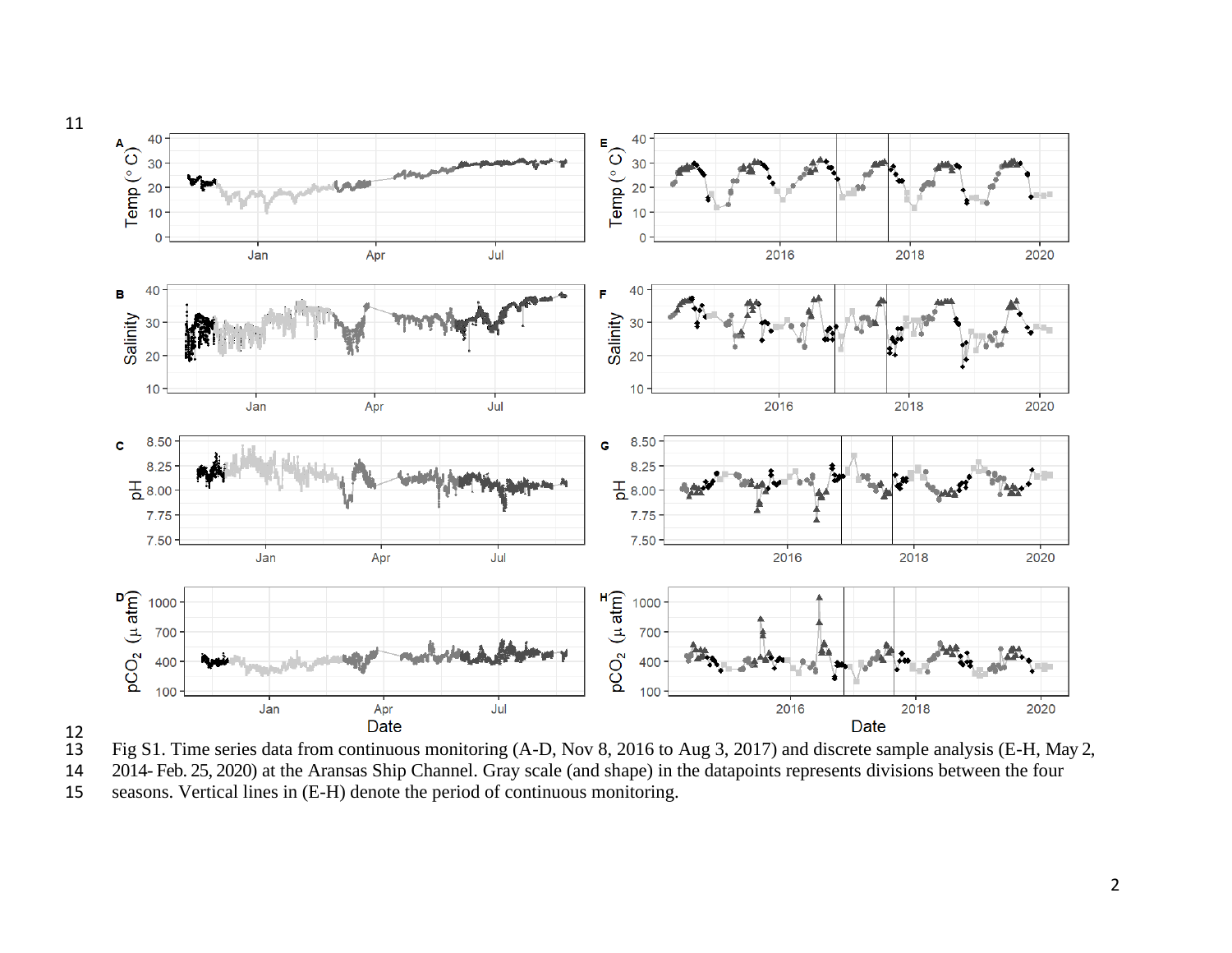16 Table S1. Mean and standard deviation of annual and seasonal parameters from continuous monitoring and discrete sampling. CO<sup>2</sup>

17 fluxes and their standard deviations were calculated using the Jiang et al. (2008) wind speed parameterization for gas transfer velocity

18 (in bold). Additional flux values reported in brackets use Ho et al. (2006) and Raymond and Cole (2001) parameterizations.

| <b>Time Period</b><br>May 2, 2014- Feb. 25, 2020<br>Nov. 8 2016 – Aug 23, 2017<br>Nov. $8\,2016 - \text{Aug }23, 2017$<br>$23.1 \pm 5.3$<br>$23.5 \pm 5.0$<br>$24.1 \pm 5.3$<br><b>Annual</b><br>$17.3 \pm 2.1$<br>$17.3 \pm 1.1$<br>$16.2 \pm 2.0$<br>Winter<br>$23.8 \pm 2.8$<br>$23.4 \pm 2.9$<br>$22.6 \pm 3.7$<br>Spring<br>$29.7 \pm 0.8$<br>$29.6 \pm 0.5$<br>$28.7 \pm 1.4$<br>Summer<br>Fall<br>$22.5 \pm 2.1$<br>$23.6 \pm 0.1$<br>$25.5 \pm 4.5$<br><b>Annual</b><br>$30.8 \pm 3.7$<br>$30.4 \pm 3.5$<br>$30.1 \pm 4.4$<br>$30.0 \pm 3.7$<br>$29.3 \pm 4.6$<br>$28.9 \pm 2.9$<br>Winter<br>$30.2 \pm 2.6$<br>$30.0 \pm 1.7$<br>$28.7 \pm 3.4$<br>Spring<br>$33.3 \pm 3.2$<br>$33.6 \pm 3.2$<br>$34.6 \pm 2.8$<br>Summer<br>Fall<br>$27.6 \pm 3.7$<br>$28.8 \pm 0.1$<br>$28.4 \pm 4.5$<br>$8.12 \pm 0.10$<br>$8.092 \pm 0.078$<br><b>Annual</b><br>$8.079 \pm 0.092$<br>Winter<br>$8.19 \pm 0.08$<br>$8.157\pm0.041$<br>$8.162 \pm 0.065$<br>$8.09 \pm 0.09$<br>$8.078\pm0.056$<br>$8.077 \pm 0.066$<br>Spring<br>$8.05 \pm 0.06$<br>$7.999 \pm 0.051$<br>$7.975 \pm 0.046$<br>Summer<br>Fall<br>$8.18 \pm 0.05$<br>$8.136 \pm 0.001$<br>$8.100 \pm 0.071$<br><b>Annual</b><br>$416 \pm 60$<br>$400 \pm 71$<br>$406 \pm 100$<br>Winter<br>$365 \pm 44$<br>$349 \pm 31$<br>$331 \pm 39$<br>$436 \pm 45$<br>$413 \pm 54$<br>$396 \pm 67$<br>Spring<br>$463 \pm 48$<br>$480 \pm 59$<br>$511 \pm 108$<br>Summer<br>Fall<br>$400 \pm 25$<br>$357 \pm 2$<br>$386 \pm 62$<br>$-1.5 \pm 9.2$<br>$0.2 \pm 23.7$<br>$-0.8 \pm 18.7$<br><b>Annual</b><br>$[0.1, -87.6]$<br>$[-2.6, -4.5]$<br>$[-0.7, 5.3]$<br>Winter<br>$-9.9 \pm 5.2$<br>$-16.9 \pm 29.2$<br>$-13.0 \pm 13.5$<br>$[-14.6, -444.0]$<br>$[-8.3, -16.2]$<br>$[-10.6, -25.6]$<br>$1.0 \pm 7.1$<br>Spring<br>$7.6 \pm 15.0$<br>$-6.5 \pm 12.2$<br>[6.5, 109.0]<br>[1.0, 3.3]<br>$[-5.5, -18.0]$<br>$10.8 \pm 13.3$<br>$10.5 \pm 7.8$<br>$18.3 \pm 19.6$<br>Summer<br>[9.1, 28.9]<br>[8.6, 16.3]<br>[15.3, 65.5]<br>Fall<br>$-7.5$<br>$-0.9 \pm 7.7$<br>$-2.3 \pm 13.7$ | <b>Parameter</b>                        |  | <b>Continuous Monitoring</b> | <b>Discrete Sampling</b> |                |  |
|-----------------------------------------------------------------------------------------------------------------------------------------------------------------------------------------------------------------------------------------------------------------------------------------------------------------------------------------------------------------------------------------------------------------------------------------------------------------------------------------------------------------------------------------------------------------------------------------------------------------------------------------------------------------------------------------------------------------------------------------------------------------------------------------------------------------------------------------------------------------------------------------------------------------------------------------------------------------------------------------------------------------------------------------------------------------------------------------------------------------------------------------------------------------------------------------------------------------------------------------------------------------------------------------------------------------------------------------------------------------------------------------------------------------------------------------------------------------------------------------------------------------------------------------------------------------------------------------------------------------------------------------------------------------------------------------------------------------------------------------------------------------------------------------------------------------------------------------------------------------------------------------------------------------------------------------------------------------------------------------------------------------------------------|-----------------------------------------|--|------------------------------|--------------------------|----------------|--|
|                                                                                                                                                                                                                                                                                                                                                                                                                                                                                                                                                                                                                                                                                                                                                                                                                                                                                                                                                                                                                                                                                                                                                                                                                                                                                                                                                                                                                                                                                                                                                                                                                                                                                                                                                                                                                                                                                                                                                                                                                                   |                                         |  |                              |                          |                |  |
|                                                                                                                                                                                                                                                                                                                                                                                                                                                                                                                                                                                                                                                                                                                                                                                                                                                                                                                                                                                                                                                                                                                                                                                                                                                                                                                                                                                                                                                                                                                                                                                                                                                                                                                                                                                                                                                                                                                                                                                                                                   |                                         |  |                              |                          |                |  |
|                                                                                                                                                                                                                                                                                                                                                                                                                                                                                                                                                                                                                                                                                                                                                                                                                                                                                                                                                                                                                                                                                                                                                                                                                                                                                                                                                                                                                                                                                                                                                                                                                                                                                                                                                                                                                                                                                                                                                                                                                                   | Temperature (°C)                        |  |                              |                          |                |  |
|                                                                                                                                                                                                                                                                                                                                                                                                                                                                                                                                                                                                                                                                                                                                                                                                                                                                                                                                                                                                                                                                                                                                                                                                                                                                                                                                                                                                                                                                                                                                                                                                                                                                                                                                                                                                                                                                                                                                                                                                                                   |                                         |  |                              |                          |                |  |
|                                                                                                                                                                                                                                                                                                                                                                                                                                                                                                                                                                                                                                                                                                                                                                                                                                                                                                                                                                                                                                                                                                                                                                                                                                                                                                                                                                                                                                                                                                                                                                                                                                                                                                                                                                                                                                                                                                                                                                                                                                   |                                         |  |                              |                          |                |  |
|                                                                                                                                                                                                                                                                                                                                                                                                                                                                                                                                                                                                                                                                                                                                                                                                                                                                                                                                                                                                                                                                                                                                                                                                                                                                                                                                                                                                                                                                                                                                                                                                                                                                                                                                                                                                                                                                                                                                                                                                                                   |                                         |  |                              |                          |                |  |
|                                                                                                                                                                                                                                                                                                                                                                                                                                                                                                                                                                                                                                                                                                                                                                                                                                                                                                                                                                                                                                                                                                                                                                                                                                                                                                                                                                                                                                                                                                                                                                                                                                                                                                                                                                                                                                                                                                                                                                                                                                   |                                         |  |                              |                          |                |  |
|                                                                                                                                                                                                                                                                                                                                                                                                                                                                                                                                                                                                                                                                                                                                                                                                                                                                                                                                                                                                                                                                                                                                                                                                                                                                                                                                                                                                                                                                                                                                                                                                                                                                                                                                                                                                                                                                                                                                                                                                                                   | <b>Salinity</b>                         |  |                              |                          |                |  |
|                                                                                                                                                                                                                                                                                                                                                                                                                                                                                                                                                                                                                                                                                                                                                                                                                                                                                                                                                                                                                                                                                                                                                                                                                                                                                                                                                                                                                                                                                                                                                                                                                                                                                                                                                                                                                                                                                                                                                                                                                                   |                                         |  |                              |                          |                |  |
|                                                                                                                                                                                                                                                                                                                                                                                                                                                                                                                                                                                                                                                                                                                                                                                                                                                                                                                                                                                                                                                                                                                                                                                                                                                                                                                                                                                                                                                                                                                                                                                                                                                                                                                                                                                                                                                                                                                                                                                                                                   |                                         |  |                              |                          |                |  |
|                                                                                                                                                                                                                                                                                                                                                                                                                                                                                                                                                                                                                                                                                                                                                                                                                                                                                                                                                                                                                                                                                                                                                                                                                                                                                                                                                                                                                                                                                                                                                                                                                                                                                                                                                                                                                                                                                                                                                                                                                                   |                                         |  |                              |                          |                |  |
|                                                                                                                                                                                                                                                                                                                                                                                                                                                                                                                                                                                                                                                                                                                                                                                                                                                                                                                                                                                                                                                                                                                                                                                                                                                                                                                                                                                                                                                                                                                                                                                                                                                                                                                                                                                                                                                                                                                                                                                                                                   |                                         |  |                              |                          |                |  |
|                                                                                                                                                                                                                                                                                                                                                                                                                                                                                                                                                                                                                                                                                                                                                                                                                                                                                                                                                                                                                                                                                                                                                                                                                                                                                                                                                                                                                                                                                                                                                                                                                                                                                                                                                                                                                                                                                                                                                                                                                                   | pH                                      |  |                              |                          |                |  |
|                                                                                                                                                                                                                                                                                                                                                                                                                                                                                                                                                                                                                                                                                                                                                                                                                                                                                                                                                                                                                                                                                                                                                                                                                                                                                                                                                                                                                                                                                                                                                                                                                                                                                                                                                                                                                                                                                                                                                                                                                                   |                                         |  |                              |                          |                |  |
|                                                                                                                                                                                                                                                                                                                                                                                                                                                                                                                                                                                                                                                                                                                                                                                                                                                                                                                                                                                                                                                                                                                                                                                                                                                                                                                                                                                                                                                                                                                                                                                                                                                                                                                                                                                                                                                                                                                                                                                                                                   |                                         |  |                              |                          |                |  |
|                                                                                                                                                                                                                                                                                                                                                                                                                                                                                                                                                                                                                                                                                                                                                                                                                                                                                                                                                                                                                                                                                                                                                                                                                                                                                                                                                                                                                                                                                                                                                                                                                                                                                                                                                                                                                                                                                                                                                                                                                                   |                                         |  |                              |                          |                |  |
|                                                                                                                                                                                                                                                                                                                                                                                                                                                                                                                                                                                                                                                                                                                                                                                                                                                                                                                                                                                                                                                                                                                                                                                                                                                                                                                                                                                                                                                                                                                                                                                                                                                                                                                                                                                                                                                                                                                                                                                                                                   |                                         |  |                              |                          |                |  |
|                                                                                                                                                                                                                                                                                                                                                                                                                                                                                                                                                                                                                                                                                                                                                                                                                                                                                                                                                                                                                                                                                                                                                                                                                                                                                                                                                                                                                                                                                                                                                                                                                                                                                                                                                                                                                                                                                                                                                                                                                                   | $pCO2(\mu atm)$                         |  |                              |                          |                |  |
|                                                                                                                                                                                                                                                                                                                                                                                                                                                                                                                                                                                                                                                                                                                                                                                                                                                                                                                                                                                                                                                                                                                                                                                                                                                                                                                                                                                                                                                                                                                                                                                                                                                                                                                                                                                                                                                                                                                                                                                                                                   |                                         |  |                              |                          |                |  |
|                                                                                                                                                                                                                                                                                                                                                                                                                                                                                                                                                                                                                                                                                                                                                                                                                                                                                                                                                                                                                                                                                                                                                                                                                                                                                                                                                                                                                                                                                                                                                                                                                                                                                                                                                                                                                                                                                                                                                                                                                                   |                                         |  |                              |                          |                |  |
|                                                                                                                                                                                                                                                                                                                                                                                                                                                                                                                                                                                                                                                                                                                                                                                                                                                                                                                                                                                                                                                                                                                                                                                                                                                                                                                                                                                                                                                                                                                                                                                                                                                                                                                                                                                                                                                                                                                                                                                                                                   |                                         |  |                              |                          |                |  |
|                                                                                                                                                                                                                                                                                                                                                                                                                                                                                                                                                                                                                                                                                                                                                                                                                                                                                                                                                                                                                                                                                                                                                                                                                                                                                                                                                                                                                                                                                                                                                                                                                                                                                                                                                                                                                                                                                                                                                                                                                                   |                                         |  |                              |                          |                |  |
|                                                                                                                                                                                                                                                                                                                                                                                                                                                                                                                                                                                                                                                                                                                                                                                                                                                                                                                                                                                                                                                                                                                                                                                                                                                                                                                                                                                                                                                                                                                                                                                                                                                                                                                                                                                                                                                                                                                                                                                                                                   | CO <sub>2</sub> Flux                    |  |                              |                          |                |  |
|                                                                                                                                                                                                                                                                                                                                                                                                                                                                                                                                                                                                                                                                                                                                                                                                                                                                                                                                                                                                                                                                                                                                                                                                                                                                                                                                                                                                                                                                                                                                                                                                                                                                                                                                                                                                                                                                                                                                                                                                                                   | (mmol m <sup>-2</sup> d <sup>-1</sup> ) |  |                              |                          |                |  |
|                                                                                                                                                                                                                                                                                                                                                                                                                                                                                                                                                                                                                                                                                                                                                                                                                                                                                                                                                                                                                                                                                                                                                                                                                                                                                                                                                                                                                                                                                                                                                                                                                                                                                                                                                                                                                                                                                                                                                                                                                                   |                                         |  |                              |                          |                |  |
|                                                                                                                                                                                                                                                                                                                                                                                                                                                                                                                                                                                                                                                                                                                                                                                                                                                                                                                                                                                                                                                                                                                                                                                                                                                                                                                                                                                                                                                                                                                                                                                                                                                                                                                                                                                                                                                                                                                                                                                                                                   |                                         |  |                              |                          |                |  |
|                                                                                                                                                                                                                                                                                                                                                                                                                                                                                                                                                                                                                                                                                                                                                                                                                                                                                                                                                                                                                                                                                                                                                                                                                                                                                                                                                                                                                                                                                                                                                                                                                                                                                                                                                                                                                                                                                                                                                                                                                                   |                                         |  |                              |                          |                |  |
|                                                                                                                                                                                                                                                                                                                                                                                                                                                                                                                                                                                                                                                                                                                                                                                                                                                                                                                                                                                                                                                                                                                                                                                                                                                                                                                                                                                                                                                                                                                                                                                                                                                                                                                                                                                                                                                                                                                                                                                                                                   |                                         |  |                              |                          |                |  |
|                                                                                                                                                                                                                                                                                                                                                                                                                                                                                                                                                                                                                                                                                                                                                                                                                                                                                                                                                                                                                                                                                                                                                                                                                                                                                                                                                                                                                                                                                                                                                                                                                                                                                                                                                                                                                                                                                                                                                                                                                                   |                                         |  |                              |                          |                |  |
|                                                                                                                                                                                                                                                                                                                                                                                                                                                                                                                                                                                                                                                                                                                                                                                                                                                                                                                                                                                                                                                                                                                                                                                                                                                                                                                                                                                                                                                                                                                                                                                                                                                                                                                                                                                                                                                                                                                                                                                                                                   |                                         |  |                              |                          |                |  |
|                                                                                                                                                                                                                                                                                                                                                                                                                                                                                                                                                                                                                                                                                                                                                                                                                                                                                                                                                                                                                                                                                                                                                                                                                                                                                                                                                                                                                                                                                                                                                                                                                                                                                                                                                                                                                                                                                                                                                                                                                                   |                                         |  |                              |                          |                |  |
|                                                                                                                                                                                                                                                                                                                                                                                                                                                                                                                                                                                                                                                                                                                                                                                                                                                                                                                                                                                                                                                                                                                                                                                                                                                                                                                                                                                                                                                                                                                                                                                                                                                                                                                                                                                                                                                                                                                                                                                                                                   |                                         |  | $[-0.7, -44.0]$              | $[-6.2, -11.4]$          | $[-1.9, -0.9]$ |  |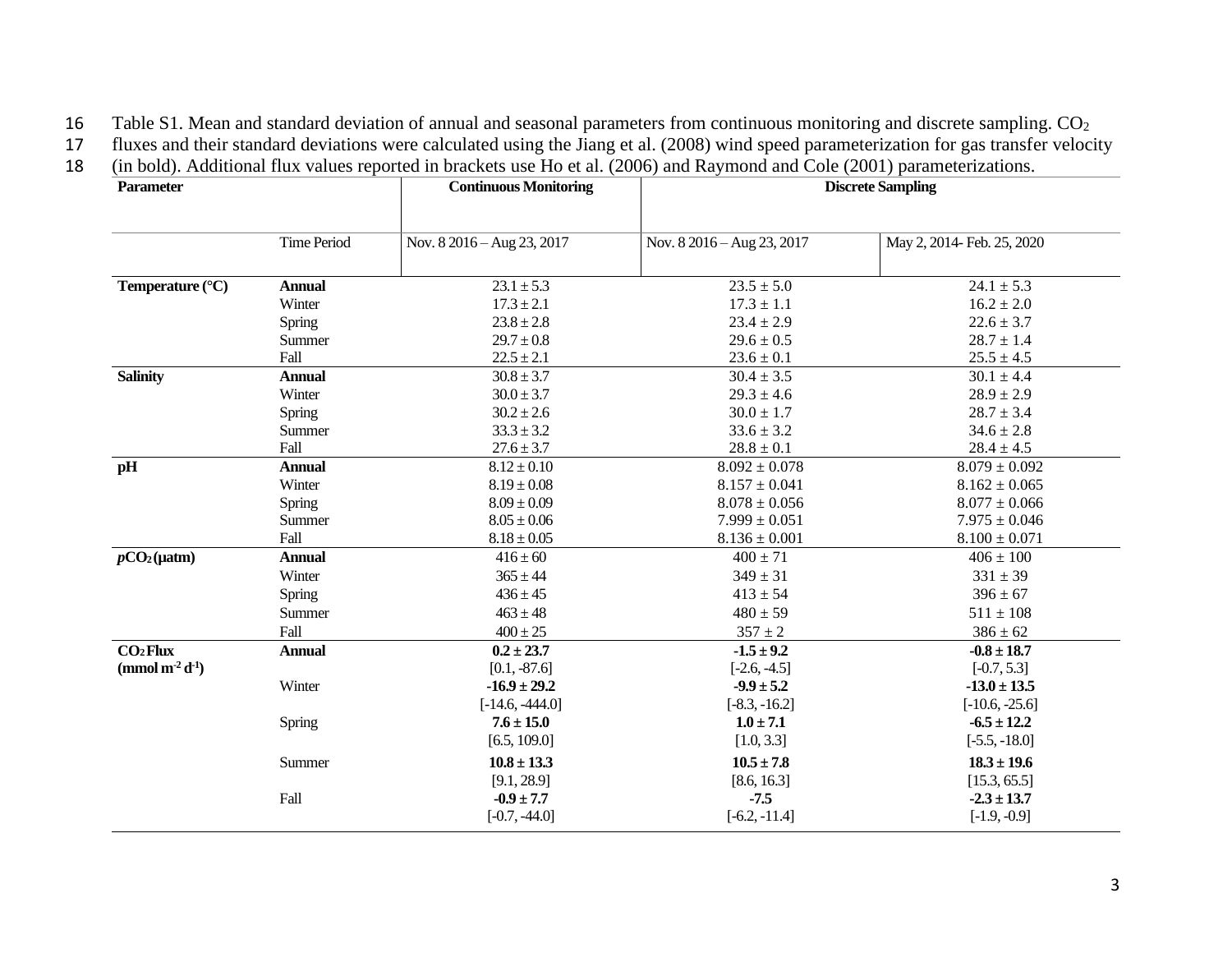19 Table S2. Tests examining differences in mean carbonate system parameters between seasons and between types of sampling. Statistic

20 p-values are listed, with significant results based on  $\alpha$ =0.05 bolded, and the F statistic is in parentheses. Comparisons with

21 significantly different means in post-hoc analyses are listed as unequal beneath the one-way ANOVA results (All≠ indicates that every

22 individual comparison between levels had significantly different means. W = winter,  $Sp = spring$ ,  $Su = summer$ ,  $F = fall$ ;  $C =$ 

23 continuous sensor data,  $D =$  discrete sample data over the entire discrete monitoring period,  $D_C =$  Discrete sample data during only the

24 period of continuous monitoring).

| Parameter                   | Two-way ANOVA |           |               |            |            | One-way ANOVA and post-hoc multiple comparison<br>One-way ANOVA and post-hoc multiple<br>results for differences between types of sampling<br>comparison results for difference between<br>seasons |                                     |                                                                         |                                                                |                                                          |
|-----------------------------|---------------|-----------|---------------|------------|------------|----------------------------------------------------------------------------------------------------------------------------------------------------------------------------------------------------|-------------------------------------|-------------------------------------------------------------------------|----------------------------------------------------------------|----------------------------------------------------------|
|                             | Interaction   | Season    | Sampling type | winter     | spring     | summer                                                                                                                                                                                             | fall                                | Continuous                                                              | Discrete<br>(Continuous<br>Period)                             | Discrete<br>(Entire Period)                              |
| Temp $(^{\circ}C)$          | < 0.0001      | < 0.0001  | 0.7346        | 0.0710     | 0.1052     | < 0.0001                                                                                                                                                                                           | < 0.0001                            | < 0.0001                                                                | < 0.0001                                                       | < 0.0001                                                 |
|                             | (15.8)        | (12369.7) | (0.3)         | (2.6)      | (2.3)      | (19.6)                                                                                                                                                                                             | (61.4)                              | (12559)                                                                 | (22.8)                                                         | (58.2)                                                   |
|                             |               |           |               |            |            | $D \neq C$                                                                                                                                                                                         | $D \neq C$                          | All $\neq$                                                              | $W \neq Su;$<br>W≠Sp;<br>$W \neq F$ ;<br>Su≠Sp;<br>$Su \neq F$ | All $\neq$                                               |
| <b>Salinity</b>             | 0.0141        | < 0.0001  | 0.6509        | 0.1716     | 0.0013     | 0.1921                                                                                                                                                                                             | 0.7007                              | < 0.0001                                                                | 0.2516                                                         | < 0.0001                                                 |
|                             | (2.7)         | (598.7)   | (0.4)         | (1.8)      | (6.7)      | (1.7)                                                                                                                                                                                              | (0.4)                               | (580.0)                                                                 | (1.6)                                                          | (17.5)                                                   |
|                             |               |           |               |            |            |                                                                                                                                                                                                    |                                     |                                                                         |                                                                | W≠Su; Su≠Sp;                                             |
|                             |               |           |               |            | $D \neq C$ |                                                                                                                                                                                                    |                                     | W $\neq$ Su; W $\neq$ F;<br>$Su \neq Sp$ ; $Su \neq F$ ;<br>$Sp \neq F$ |                                                                | $Su \neq F$                                              |
| pH                          | 0.0013        | < 0.0001  | < 0.0001      | 0.4026     | 0.9238     | < 0.0001                                                                                                                                                                                           | < 0.0001                            | < 0.0001                                                                | 0.0152                                                         | < 0.0001                                                 |
|                             | (3.7)         | (1412.3)  | (24.0)        | (0.9)      | (0.1)      | (24.1)                                                                                                                                                                                             | (33.2)                              | (1381.2)                                                                | (5.7)                                                          | (35.3)                                                   |
|                             |               |           |               |            |            | $D \neq C$<br>$C \neq D_C$                                                                                                                                                                         | $\mathrm{D}\!\!\neq\!\! \mathrm{C}$ | All $\neq$                                                              | W≠Su                                                           | W#Su; W#Sp;<br>W≠F; Su≠Sp;<br>$Su \neq F$                |
| $pCO2(\mu atm)$             | < 0.0001      | < 0.0001  | 0.0147        | 0.0018     | < 0.0001   | 0.0002                                                                                                                                                                                             | 0.0398                              | < 0.0001                                                                | 0.0407                                                         | < 0.0001                                                 |
|                             | (10.4)        | (1747.3)  | (4.2)         | (6.4)      | (17.4)     | (8.4)                                                                                                                                                                                              | (3.2)                               | (1737.6)                                                                | (4.0)                                                          | (8.4)                                                    |
|                             |               |           |               | $D \neq C$ | $D \neq C$ | $D \neq C$                                                                                                                                                                                         | $All=$                              | All $\neq$                                                              | W≠Su                                                           | W#Su; W#Sp;<br>$W \neq F$ ; Su $\neq$ Sp;<br>$Su \neq F$ |
| CO <sub>2</sub> Flux (mmol) | 0.0144        | < 0.0001  | 0.6739        | 0.9140     | < 0.0001   | 0.0214                                                                                                                                                                                             | 0.5849                              | < 0.0001                                                                | 0.0299                                                         | < 0.0001                                                 |
| $m^{-2} d^{-1}$             | (2.6)         | (738.1)   | (0.4)         | (0.1)      | (11.8)     | (3.9)                                                                                                                                                                                              | (0.5)                               | (725.9)                                                                 | (4.5)                                                          | (19.2)                                                   |
|                             |               |           |               |            | $D \neq C$ | $D \neq C$                                                                                                                                                                                         |                                     | All $\neq$                                                              | W≠Su                                                           | W $\neq$ Su; W $\neq$ F;<br>$Su \neq Sp$ ; $Su \neq F$   |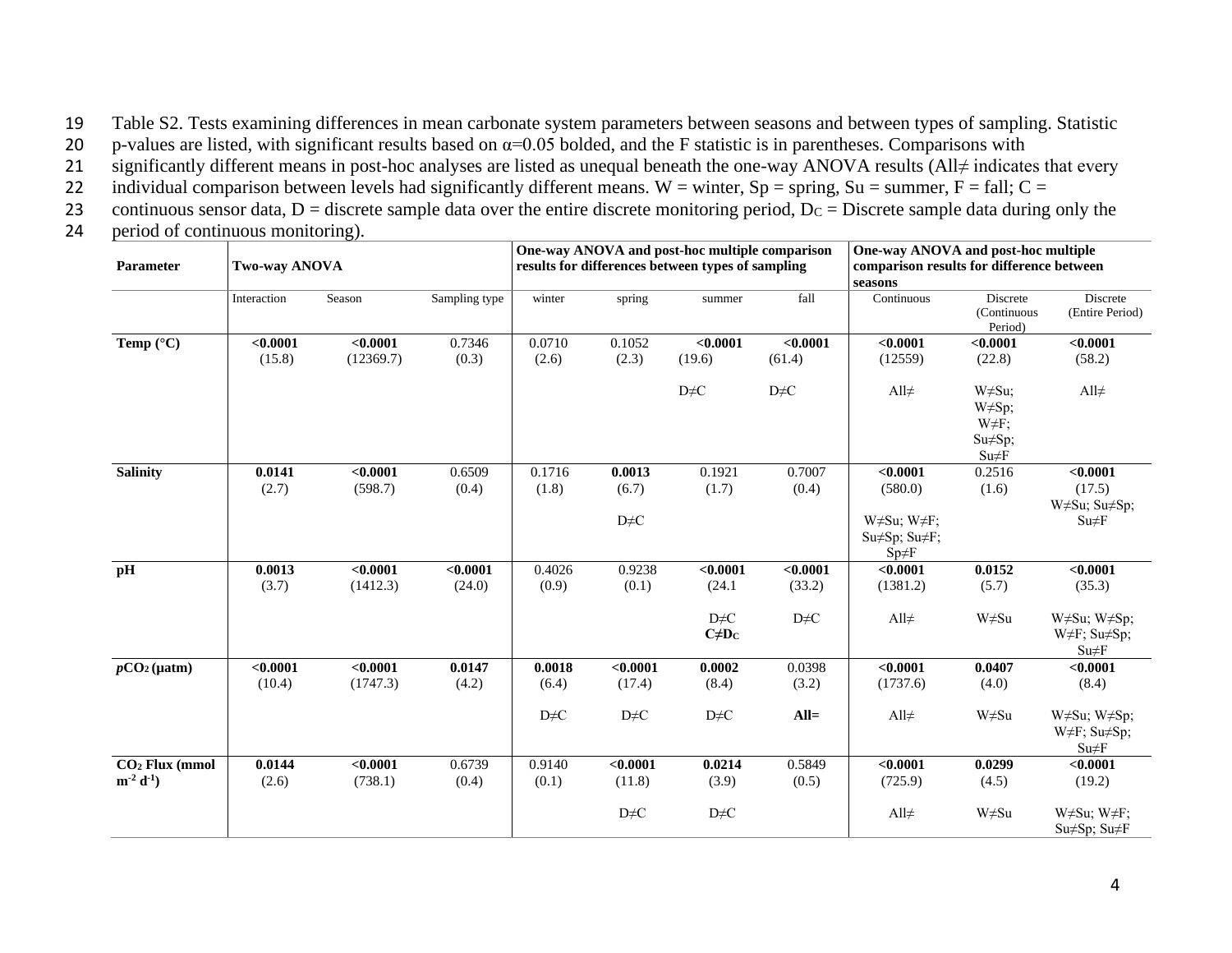25 Table S3. Diel variability in system parameters from continuous sensor data. Reported p-values are from a paired-*t* test; all significant 26 results based on  $\alpha$ =0.05 are bolded. Reported fluxes use the Jiang et al. (2008) gas transfer velocity parameterization.

| <b>Parameter</b>                       | <b>Time Period</b>          | Daytime Mean    | <b>Nighttime Mean</b> | Day versus<br><b>Night</b> | <b>Mean Diel Range</b> | <b>Minimum</b><br><b>Diel Range</b> | <b>Maximum</b><br><b>Diel Range</b> |
|----------------------------------------|-----------------------------|-----------------|-----------------------|----------------------------|------------------------|-------------------------------------|-------------------------------------|
| Temperature (°C)                       | <b>Full Sampling Period</b> | $23.0 \pm 5.3$  | $23.2 \pm 5.4$        | p-value                    | $1.3 \pm 0.8$          | 0.30                                | 3.93                                |
|                                        | Winter                      | $17.2 \pm 2.1$  | $17.4 \pm 2.1$        | 0.2055                     | $1.5 \pm 0.8$          | 0.3                                 | 3.8                                 |
|                                        |                             |                 |                       |                            |                        |                                     |                                     |
|                                        | <b>Spring</b>               | $23.7 \pm 2.7$  | $23.8 \pm 2.9$        | 0.5579                     | $1.2 \pm 0.6$          | 0.3                                 | 3.0                                 |
|                                        | Summer                      | $29.6 \pm 0.7$  | $29.9 \pm 0.8$        | < 0.0001                   | $1.0 \pm 0.6$          | 0.3                                 | 3.8                                 |
|                                        | Fall                        | $22.0 \pm 1.19$ | $23.0 \pm 1.0$        | < 0.0001                   | $1.8 \pm 0.9$          | 0.8                                 | 3.9                                 |
| <b>Salinity</b>                        | <b>Full Sampling Period</b> | $30.5 \pm 4.1$  | $31.0 \pm 3.3$        |                            | $3.4 \pm 2.7$          | 0.250                               | 15.870                              |
|                                        | Winter                      | $29.6 \pm 4.2$  | $30.4 \pm 3.1$        | 0.0051                     | $3.8 \pm 2.2$          | 0.25                                | 9.48                                |
|                                        | <b>Spring</b>               | $30.1 \pm 2.6$  | $30.2 \pm 2.6$        | 0.5604                     | $2.5 \pm 2$            | 0.4                                 | 8.17                                |
|                                        | Summer                      | $33.4 \pm 3.2$  | $33.1 \pm 3.3$        | 0.0550                     | $2.0 \pm 1.7$          | 0.3                                 | 9.73                                |
|                                        | Fall                        | $25.9 \pm 3.9$  | $29.0 \pm 3.2$        | < 0.0001                   | $7.7 \pm 3.6$          | 1.2                                 | 15.87                               |
| pH                                     | <b>Full Sampling Period</b> | $8.12 \pm 0.10$ | $8.13 \pm 0.09$       |                            | $0.09 \pm 0.05$        | 0.02                                | 0.28                                |
|                                        | Winter                      | $8.18 \pm 0.08$ | $8.20 \pm 0.07$       | 0.0108                     | $0.10 \pm 0.05$        | 0.02                                | 0.28                                |
|                                        | <b>Spring</b>               | $8.09 \pm 0.09$ | $8.10 \pm 0.08$       | 0.3286                     | $0.08 \pm 0.03$        | 0.03                                | 0.18                                |
|                                        | Summer                      | $8.04 \pm 0.06$ | $8.07 \pm 0.05$       | < 0.0001                   | $0.08 \pm 0.04$        | 0.03                                | 0.19                                |
|                                        | Fall                        | $8.20 \pm 0.05$ | $8.17 \pm 0.05$       | 0.0038                     | $0.12 \pm 0.04$        | 0.03                                | 0.20                                |
| $pCO2(\mu atm)$                        | <b>Full Sampling Period</b> | $417 \pm 54$    | $416 \pm 65$          |                            | $58 \pm 33$            | 12.6                                | 211.3                               |
|                                        | Winter                      | $374 \pm 44$    | $358 \pm 43$          | < 0.0001                   | $43 \pm 21$            | 12.6                                | 121.1                               |
|                                        | <b>Spring</b>               | $438 \pm 42$    | $437 \pm 48$          | 0.7237                     | $61 \pm 31$            | 20.5                                | 152.8                               |
|                                        | Summer                      | $452 \pm 44$    | $471 \pm 51$          | 0.0003                     | $74 \pm 42$            | 23.6                                | 211.3                               |
|                                        | Fall                        | $406 \pm 24$    | $399 \pm 27$          | 0.0545                     | $56 \pm 18$            | 22                                  | 92.2                                |
| CO <sub>2</sub> Flux                   | <b>Full Sampling Period</b> | $0.0 \pm 6.3$   | $-1.3 \pm 5.9$        |                            | $34.1 \pm 29.0$        | 2.7                                 | 189.0                               |
| (mmol m <sup>2</sup> d <sup>-1</sup> ) | Winter                      | $-14.9 \pm 8.4$ | $-19.1 \pm 7.7$       | 0.0676                     | $46.6 \pm 38.9$        | 2.7                                 | 189.0                               |
|                                        | <b>Spring</b>               | $7.6 \pm 5.2$   | $7.0 \pm 5.2$         | 0.6680                     | $27.5 \pm 18.5$        | 4.9                                 | 115.0                               |
|                                        | Summer                      | $9.4 \pm 5.6$   | $11.7 \pm 5.2$        | 0.1167                     | $32.3 \pm 22.9$        | 4.5                                 | 111.0                               |
|                                        | Fall                        | $0.1 \pm 3.8$   | $-0.3 \pm 3.5$        | 0.7449                     | $17.0 \pm 10.2$        | 3.9                                 | 40.1                                |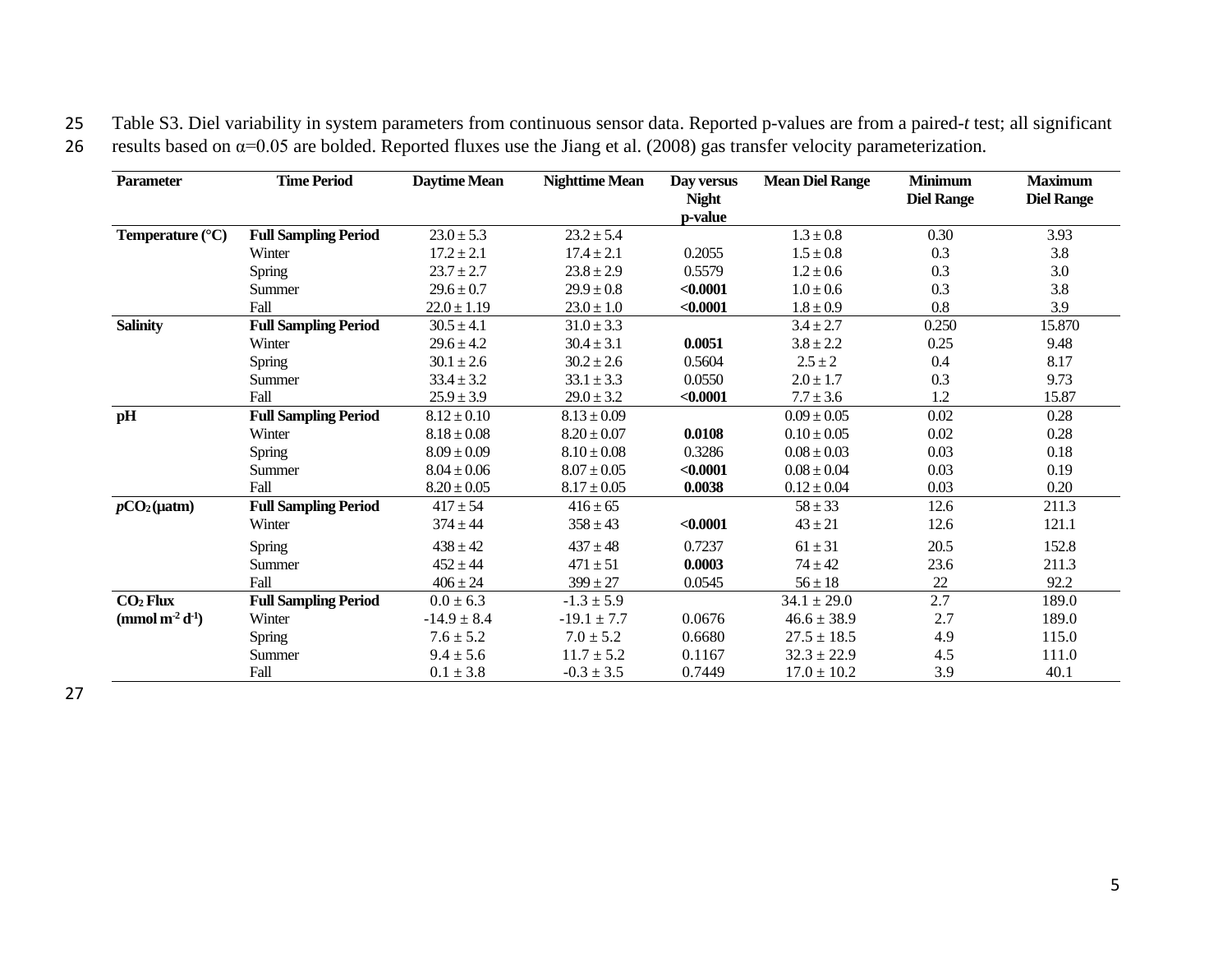28 Table S4. Thermal versus non-thermal control on  $pCO_2$  over different time scales using both continuous sensor data (C) and discrete

29 sample data (D). If more than one segment of time is being considered  $(n>1)$ ,  $\Delta pCO_2$  values are the mean  $\pm$  standard deviation of all

|  | 30 segments, $T/B$ range is the minimum and maximum $T/B$ , and the number out of n with $T/B>1$ is recorded. |  |  |  |  |  |  |  |  |
|--|---------------------------------------------------------------------------------------------------------------|--|--|--|--|--|--|--|--|
|--|---------------------------------------------------------------------------------------------------------------|--|--|--|--|--|--|--|--|

| <b>Time Period / Scale</b>                                        | <b>Sampling</b> | $\mathbf n$ | $\Delta p CO_{2, t}$ | $\Delta p CO_{2,nt}$ | T/B           | Number out of n |
|-------------------------------------------------------------------|-----------------|-------------|----------------------|----------------------|---------------|-----------------|
|                                                                   | type            |             | $(\mu atm)$          | $(\mu atm)$          |               | with $T/B > 1$  |
| <b>Full Monitoring Period</b><br>(May 2, 2014- Feb. 25, 2020)     | D               |             | 301.9                | 537.8                | 0.56          |                 |
| Annual                                                            | D               | 5           | $259.3 \pm 16.0$     | $333.3 \pm 120.0$    | $0.50 - 1.16$ | 1/5             |
| <b>Continuous Monitoring Period</b><br>(Nov $2016 -$ August 2017) | $\mathbf C$     |             | 355.0                | 360.7                | 0.98          |                 |
|                                                                   | D               |             | 236.3                | 229.9                | 1.03          |                 |
| Winter                                                            | C               |             | 168.2                | 328.4                | 0.51          |                 |
|                                                                   | D               | 6           | $42.2 \pm 23.4$      | $101.7 \pm 78.7$     | $0.20 - 4.90$ | 1/6             |
| Spring                                                            | C               |             | 171.4                | 246.9                | 0.69          |                 |
|                                                                   | D               | 6           | $142.3 \pm 53.7$     | $147.8 \pm 67.3$     | $0.59 - 2.42$ | 2/6             |
| Summer                                                            | C               |             | 100.2                | 179.9                | 0.56          |                 |
|                                                                   | D               | 6           | $46.9 \pm 26.6$      | $176.9 \pm 108.3$    | $0.21 - 0.35$ | 0/6             |
| Fall                                                              | C               |             | 105.9                | 181.6                | 0.58          |                 |
|                                                                   | D               | 6           | $179.8 \pm 59.5$     | $176.6 \pm 78.1$     | $0.59 - 3.06$ | 2/6             |
| Daily                                                             | C               | 178         | $21.8 \pm 11.8$      | $63.8 \pm 30.3$      | $0.05 - 1.68$ | 11/178          |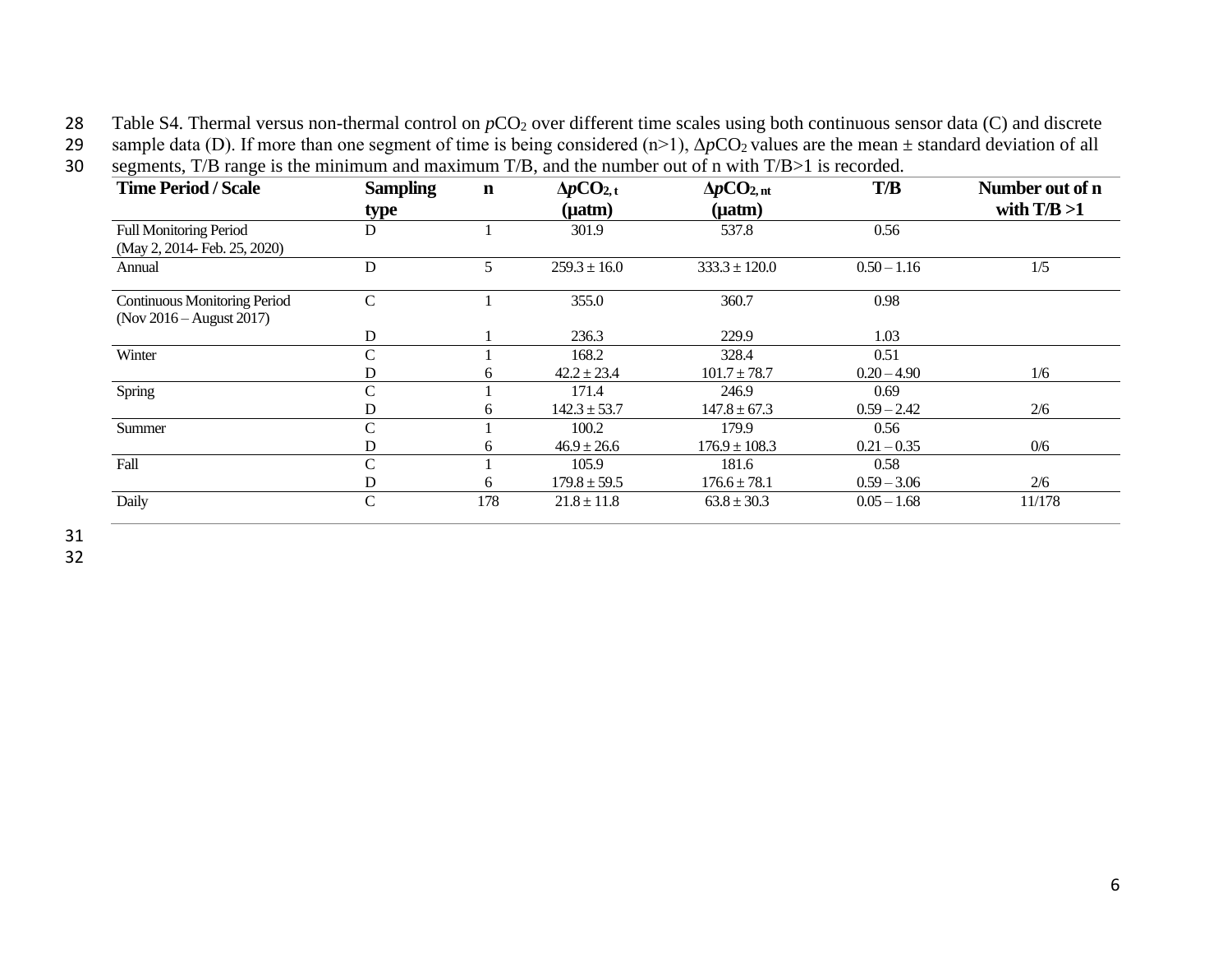33 Table S5. Pearson correlation coefficients between carbonate system parameters and other environmental parameters for both

34 continuous sensor data and discrete sample data. Parameter pairs with a significant correlation based on  $\alpha$ =0.05 have a correlation

35 coefficient reported. Asterisks are used to indicate the level of significance of the correlation, \* p<0.05, \*\* p<0.01, \*\*\* p<0.0001. The

36 correlation coefficient is listed as 0 if the relationship was not significant. N/A is listed when the analysis was omitted because the

37 environmental parameter did not have observations corresponding to the date and time of at least half of our discrete sample

38 measurements (45 observations).

|                                |             | pH              |             | pCO <sub>2</sub> |             | $pCO2$ , nonthermal |  |
|--------------------------------|-------------|-----------------|-------------|------------------|-------------|---------------------|--|
|                                | Continuous  | <b>Discrete</b> | Continuous  | <b>Discrete</b>  | Continuous  | <b>Discrete</b>     |  |
| Temperature $(^{\circ}C)$      | $-0.55$ *** | $-0.59$ ***     | $0.75***$   | $0.53***$        | $-0.73$ *** | $-0.45$ ***         |  |
| Salinity                       | $-0.47$ *** | $-0.74$ ***     | $0.53***$   | $0.69$ ***       | $-0.28$ *** | $0.35**$            |  |
| Wind Speed $(m s-1)$           | $-0.04$ **  | N/A             | $0.15***$   | N/A              |             | N/A                 |  |
| Dissolved Oxygen $(mg L^{-1})$ | $0.55***$   |                 | $-0.81$ *** | 0                | $0.45***$   |                     |  |
| Tide Level (m)                 |             |                 | $-0.15$ *** | $\theta$         | $-0.15$ *** | $-0.55$ **          |  |
| Turbidity                      | $-0.08$ *** | N/A             | $-0.14$ *** | N/A              | $-0.28$ *** | N/A                 |  |
| Fluor. Chlorophyll             | $0.12$ ***  | N/A             | $-0.22$ *** | N/A              | $0.34$ ***  | N/A                 |  |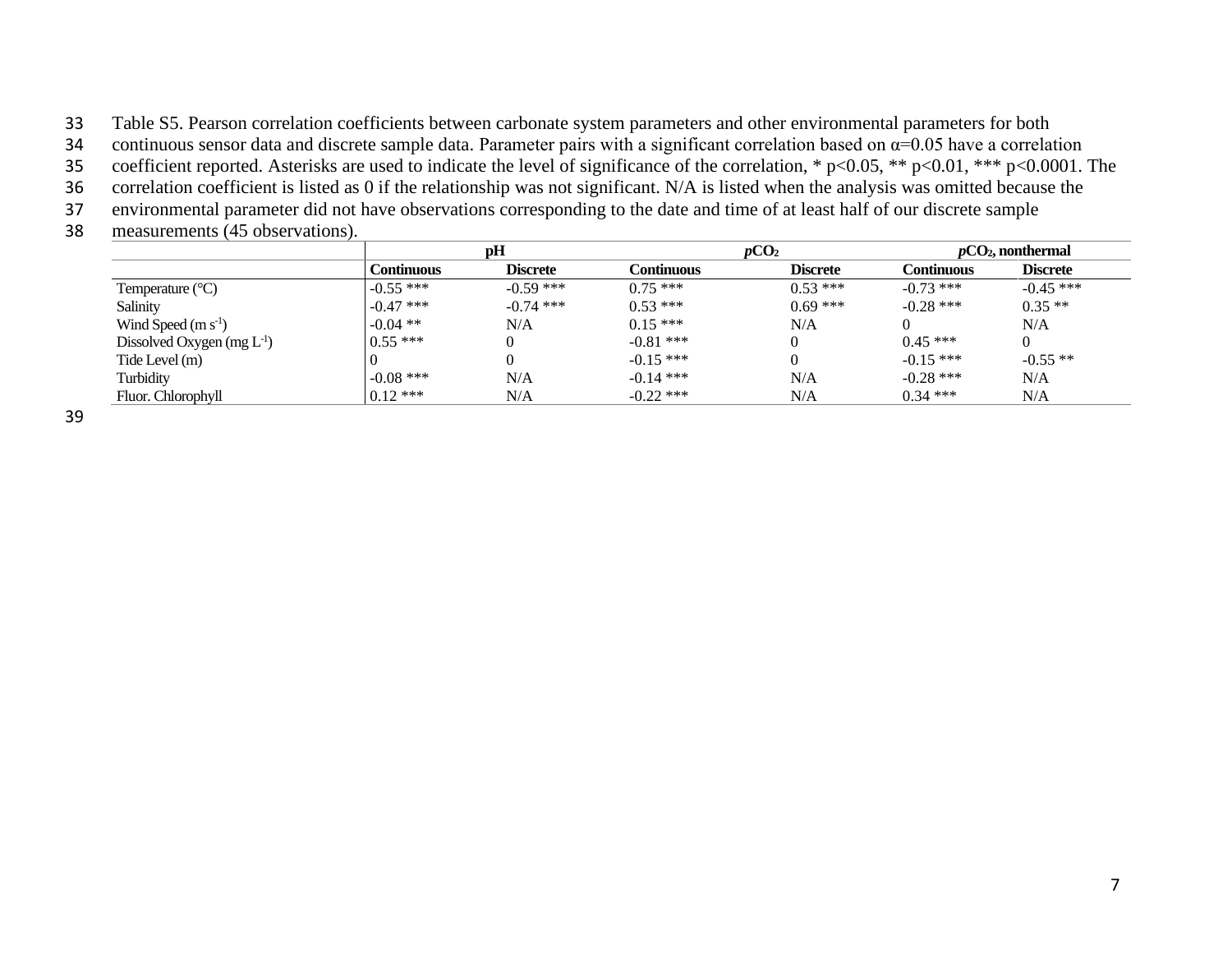#### *Sensor deployment details*

 Ideally, *in-situ* sensors should be deployed under the sea surface. However, to reduce the maintenance cost and effort for sensors deployed in warm water that experiences intense biofouling, the sensors were set up to measure pH and *p*CO<sup>2</sup> from an *ex situ* position using *in situ* seawater. Water was pumped from ~1 m below the sea surface into the bottom spigot of a 100-Qt cooler that housed the SAMI-CO2 and SeaFET sensors. To allow water outflow, a 1" hole was drilled at the opposite side of the spigot near the top of the cooler rim, allowing water to flow back to the sea surface. The pump was programmed to turn on 20 minutes before each hour, pumping more than enough water to fully flush the cooler, and sensors recorded measurements 49 on the hour. The YSI sonde was deployed directly into ASC inside a 2" PVC pipe at  $\sim$ 1 m below the sea surface.

 Hourly data (single hourly measurements, measured on the hour) collected by all sensors 52 (pH, *pCO*<sub>2</sub>, salinity, and temperature) were saved in the onboard data loggers and downloaded during service trips. Sensor failures or pump failures occurred for short periods of time throughout the deployment. Measurements were recorded on 262 individual days, with 176 of those days having the full set of 24 (hourly) measurements. Service trips to the field site were conducted every two weeks to service all sensors and clean the cooler. Additionally, duplicate, discrete water samples were collected on the hour during service trips for quality assurance of sensor data and to check that surface water and cooler chemistries aligned (referred to throughout as quality assurance or QA samples).

 The sensor deployment was shorter than intended because the pier was destroyed in the aftermath of Hurricane Harvey in 2017.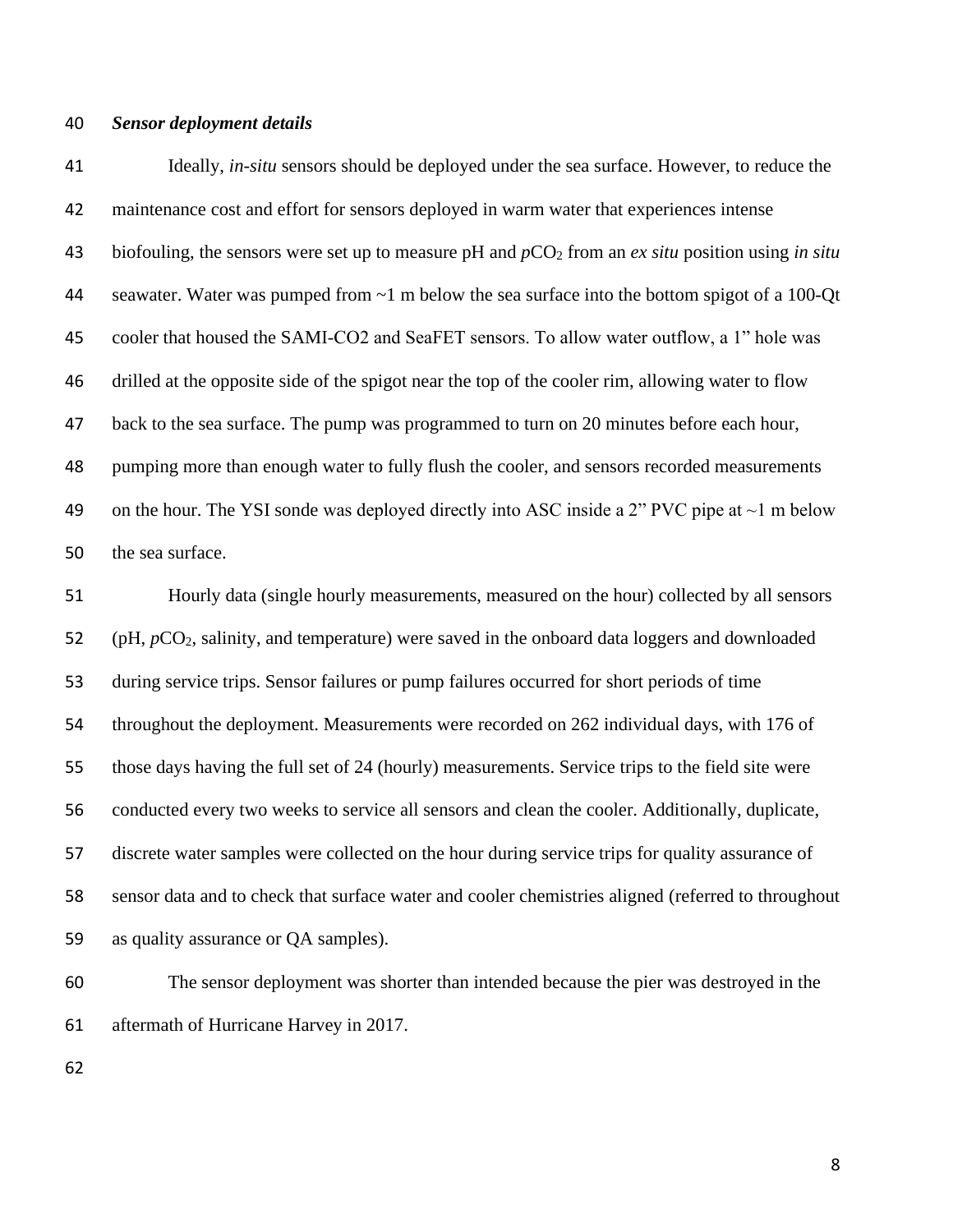### *Removal of suspicious sensor data*

 While the *ex-situ* position of the cooler was beneficial for easy maintenance of the deployed sensors, there was an issue of periodic pump failure due to a manufacture flaw that was later discovered, which would result in the cooler not appropriately representing the *in-situ* 67 environment (Figure S2). Pump failure resulted in notable increases in  $pCO<sub>2</sub>$  and decreases in pH due to the buildup of respirational products (Fig. S2). Sensor data during known periods of pump failure were omitted from analysis (Fig. S2). Other suspect data based on the multiple data correlation comparisons were also removed as they were assumed to represent sensor 71 malfunction (Fig. S3).





74 Figure S2. All recorded  $pCO_2$  and pH data. Data points flagged for removal prior to analysis are shown in red.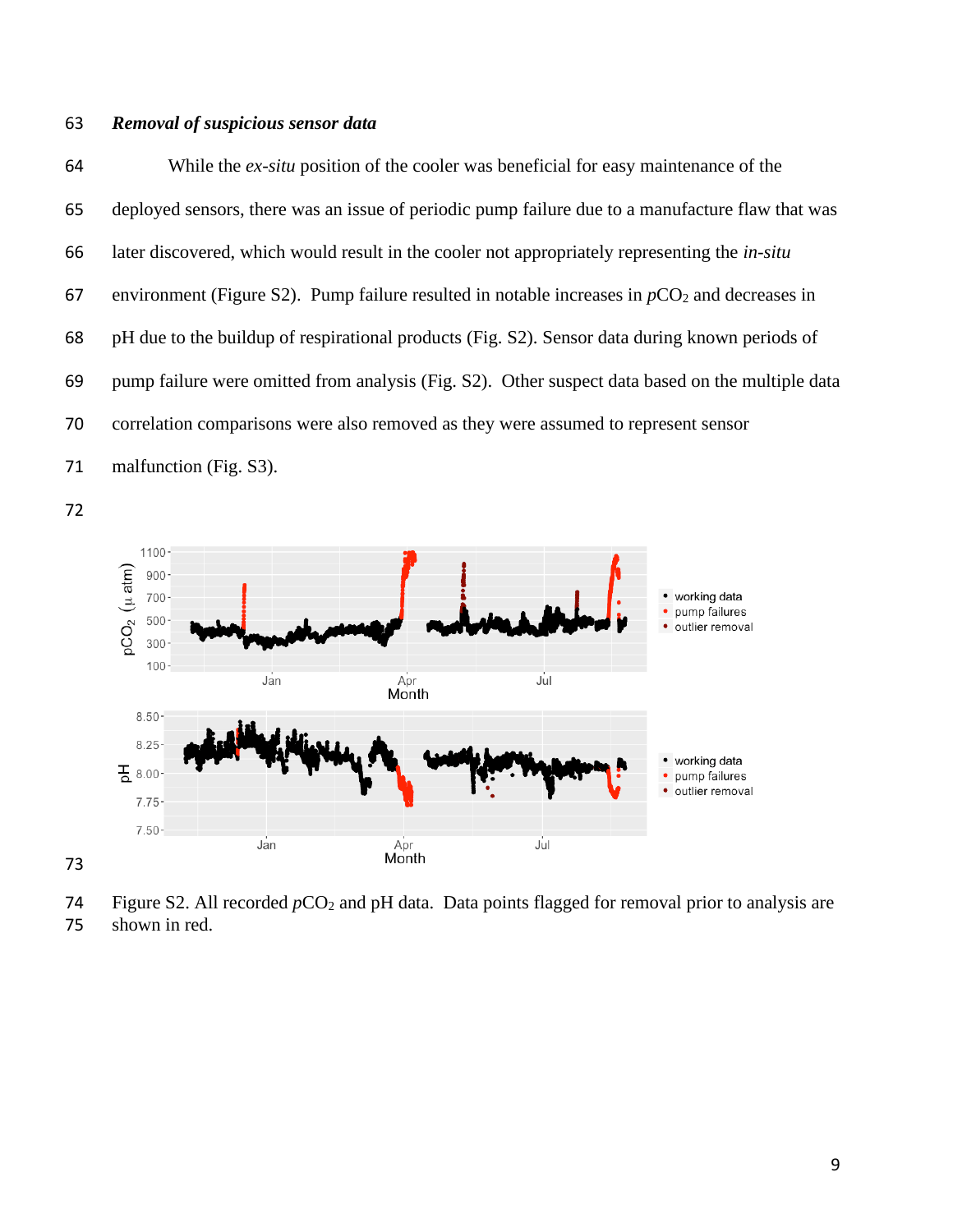

 Figure S3. Relationships between sensor-measured carbonate system parameters and temperature and salinity. Data points flagged for removal are shown in red. 

### *Sensor data correction and direct agreement of measurement methods*

 Discrete, QA samples were collected during each sensor maintenance trip from both the channel near the pump inlet and from the cooler that housed the sensors. The same laboratory methods used for discrete sample analysis (Section 2.3) also apply for these discrete, QA samples. These samples were only used for comparison to sensor values and correction of sensor values; they were not included in the discrete sample analyses. Water temperature and salinity were also measured in both locations using a handheld YSI data sonde. The offset between the sensor and laboratory pH was used to establish a correction to sensor pH. The mean difference between the SeaFET pH measurements and the QA samples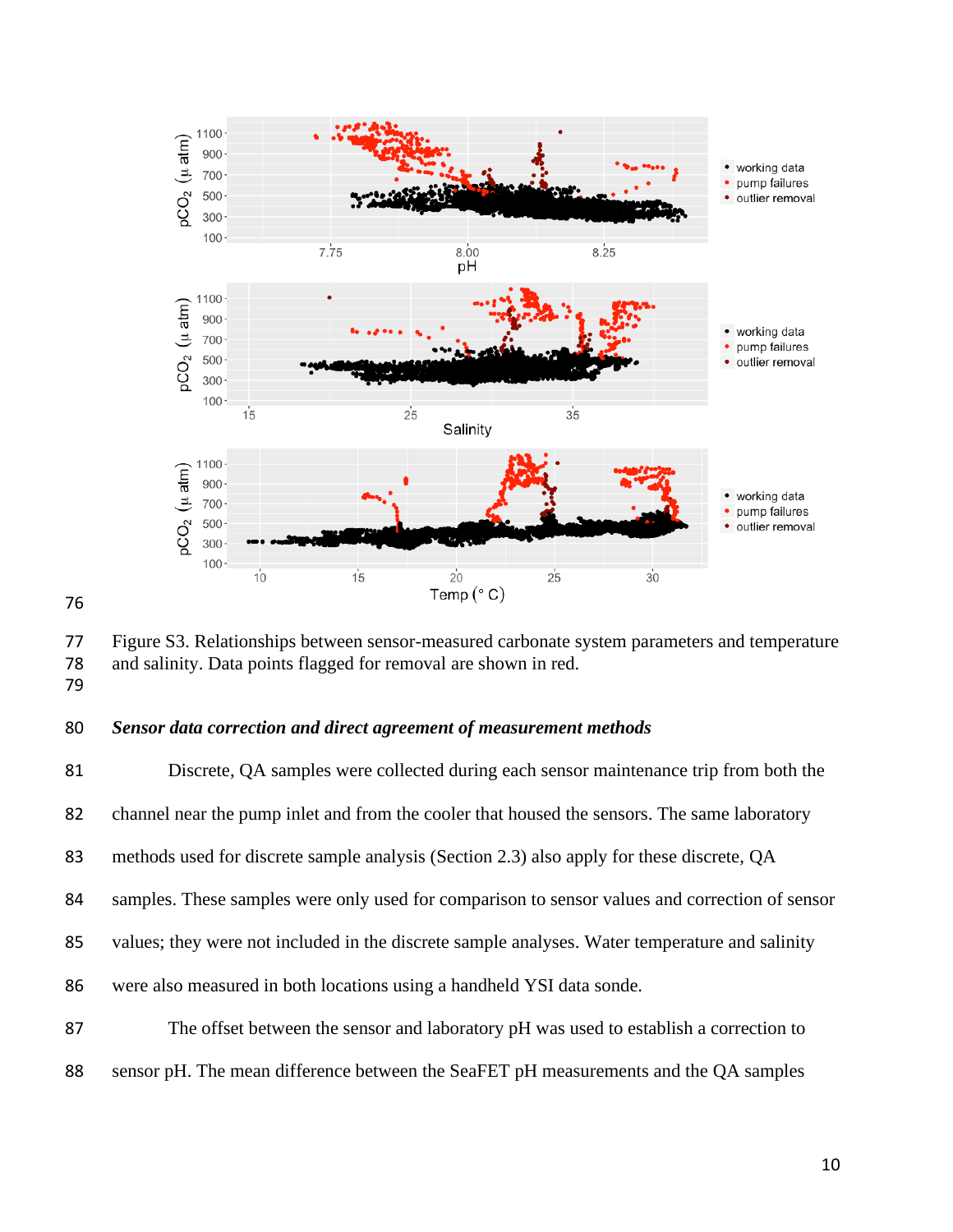89 (continuous – discrete) was  $0.05 \pm 0.08$ . Since there was not a clear pattern over time in the

difference between sensor and laboratory-measured pH (Fig. S4), the average offset was used for



a correction to all sensor data.



 Figure S4. Differences in *p*CO<sup>2</sup> and pH between *in situ* sensors and lab-analyzed bottle samples from the cooler (blue) and the ship channel (red) 

| 97  | The difference between the sensor $pCO_2$ and calculated $pCO_2$ was -18 $\pm$ 44 (Fig. S4,       |
|-----|---------------------------------------------------------------------------------------------------|
| 98  | Table S6). This difference was not used for a correction since there is error associated with the |
| 99  | calculation of $pCO2$ from discrete samples and the spectrophotometric measurements of the        |
| 100 | SAMI-CO2 should not experience drift. We used several different constants to calculate $pCO2$ to  |
| 101 | check the offset between measurements from sensors and laboratory-analyzed bottle samples; all    |
| 102 | were similar in mean and standard deviation, but the offset could be slightly reduced using       |
| 103 | Millero (2002) constants. Mean offsets and their associated standard deviations were larger when  |
| 104 | comparing sensor data to samples taken during our long-term discrete monitoring effort            |
| 105 | compared to the directly associated QA samples (Table S6). This is not surprising given that the  |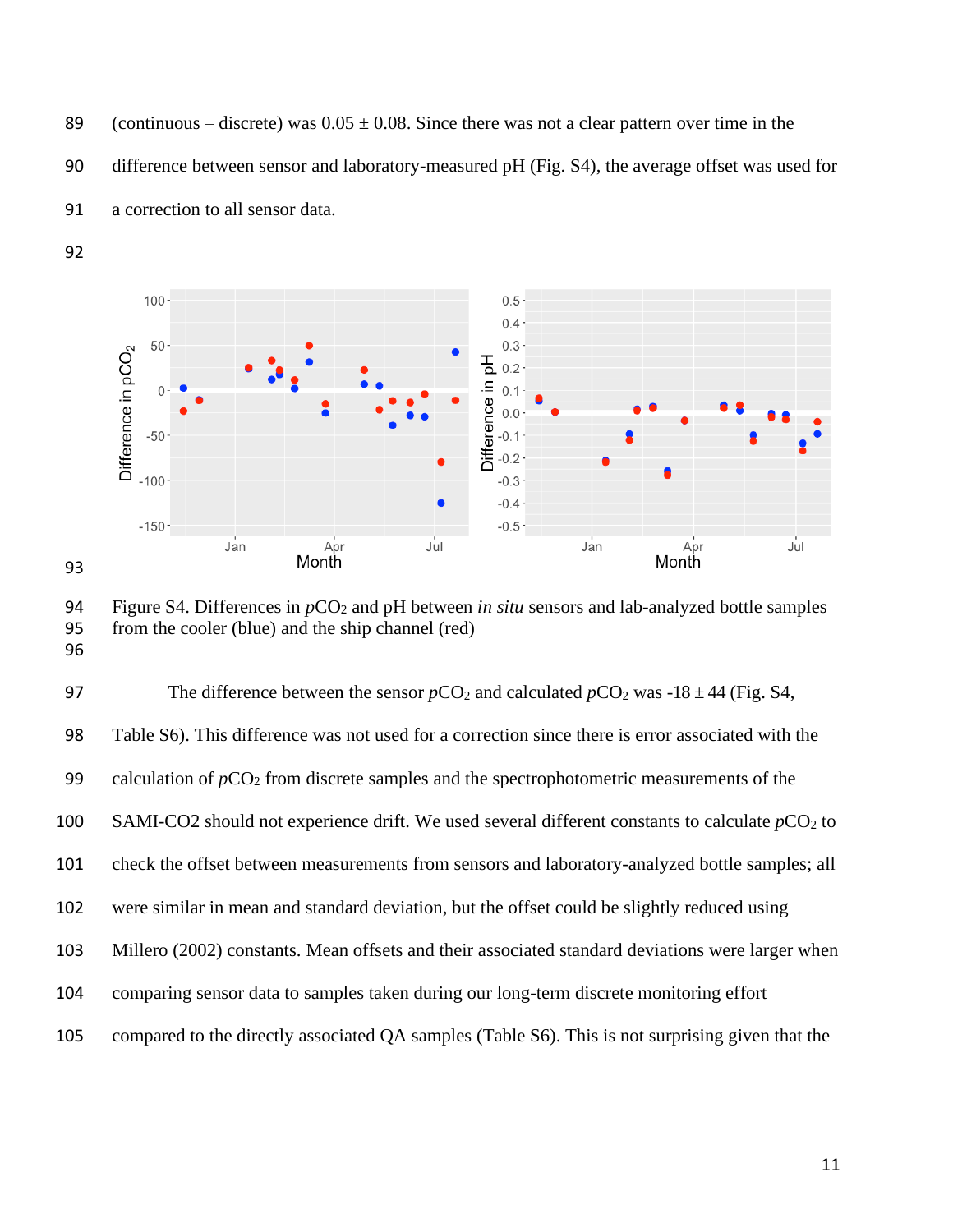106 discrete sample collection did not occur at the exact time of the sensor measurement or the exact 107 location of the cooler pump inlet.

| 108 | Given that the analytical accuracy of the SeaFET instrument is 0.05 pH units (Table S6),               |
|-----|--------------------------------------------------------------------------------------------------------|
| 109 | the average offset between sensor and laboratory values of quality control samples demonstrates        |
| 110 | fair agreement (Table S6). Given that calculated uncertainty associated with calculated discrete       |
| 111 | $pCO2$ was 7 $\pm$ 2, we did not see great agreement between SAMICO2 $pCO2$ and laboratory-            |
| 112 | calculated $pCO2$ for QA samples. Greater sensor-laboratory agreement has been achieved for            |
| 113 | open ocean settings, but this larger standard deviation is likely a result of the temporal variability |
| 114 | in the more complex estuarine environment where these instruments have been much less widely           |
| 115 | deployed to date.                                                                                      |

116

117 Table S6. Mean ± standard deviation of the difference between discrete and continuous values.

118 Reported pH differences are after the sensor pH correction. Difference between sampling methods

|                 | Sensor – QA samples $*$ | Sensor – discrete samples $**$ |
|-----------------|-------------------------|--------------------------------|
|                 | $(n=12)$                | $(n=13)$                       |
| Salinity        | $-0.16 \pm 1.44$        | $0.50 \pm 1.69$                |
| pH              | $0.00 \pm 0.08$         | $0.01 \pm 0.12$                |
| $pCO2(\mu atm)$ | $-18 + 44$              | $25 \pm 63$                    |

<sup>\*</sup> Difference between sensor measurements and laboratory measurement of QA bottle samples taken at exact time of sensor measurement and 120 directly from the sensor cooler

<sup>\*\*</sup> Difference between sensor measurements and laboratory measurement of discrete samples for our 5+ year monitoring. These discrete samples were taken from a nearby station (within 100 m), and they were not taken directly on the hour, so sampling time was rounded to the nearest hour 123 to pair with sensor data.

124

#### 125 *Quantified uncertainties associated with parameters*

126 Propagated error associated with calculated carbonate system parameters was calculated 127 using the *seacarb* package in R (Gattuso et al., 2021) using analytical errors associated with the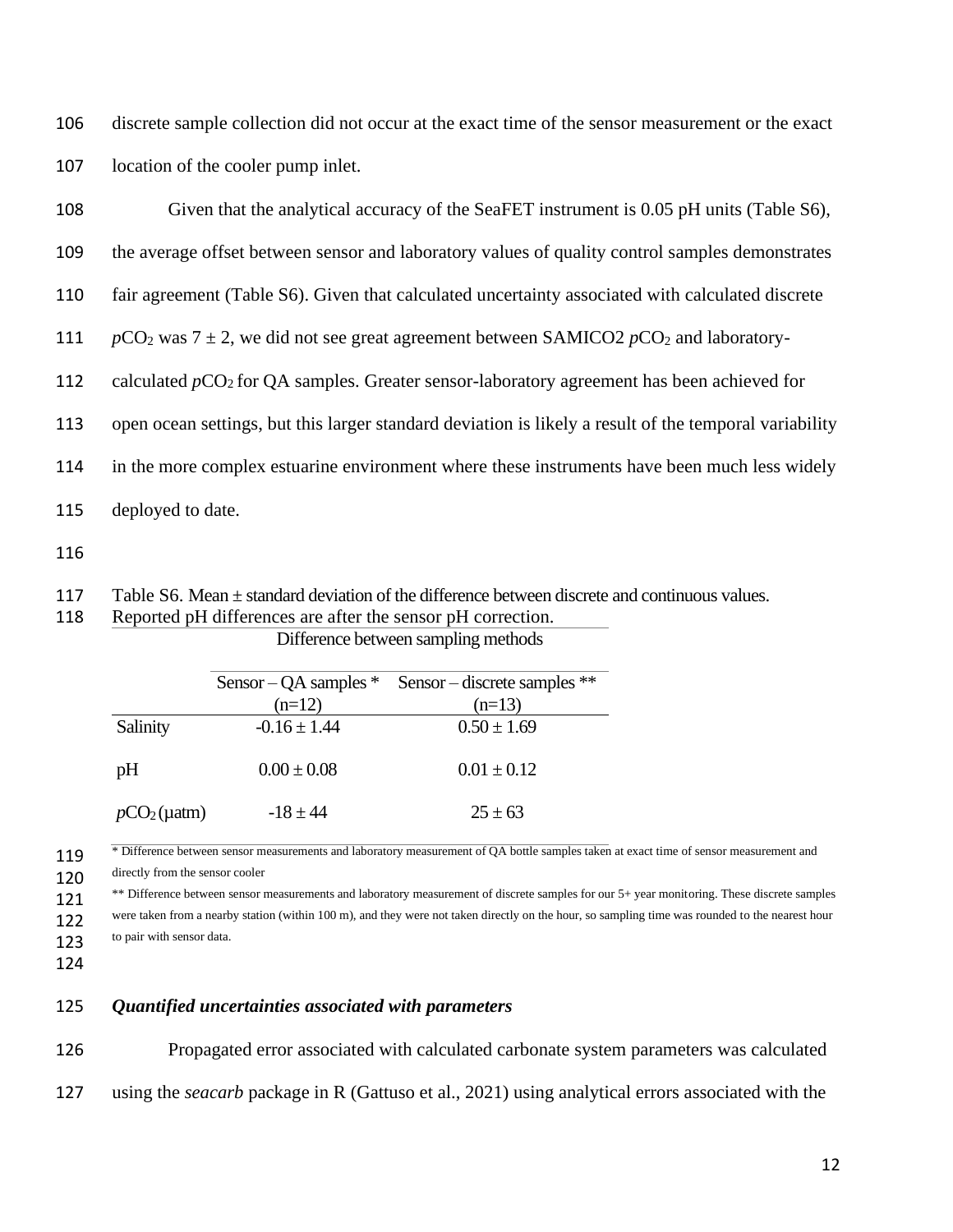| 128 | measurements of the input pair, <i>in-situ</i> temperature and salinity, total boron, and the key  |
|-----|----------------------------------------------------------------------------------------------------|
| 129 | dissociation constants (Table S7). Error associated with calculated parameters from discrete       |
| 130 | bottle samples was relatively small and likely a result of uncertainties in constants (Orr et al., |
| 131 | 2018), but error associated with parameters calculated from sensor data was relatively large       |
| 132 | (Table S7). This large error is likely a result of both the relatively low analytical precision    |
| 133 | associated with the pH sensor and the poor mathematical combination of variables for speciation    |
| 134 | calculations. This high error is the reason that we decided to omit the discussion of any other    |
| 135 | calculated carbonate system parameters from the manuscript. The high error suggests that it will   |
| 136 | be important that autonomous sensors that can measure alternative parameters and allow for         |
| 137 | lower propagated error are developed and broadly used to gain a full understanding of carbonate    |
| 138 | chemistry on high-frequency timescales.                                                            |

139

140 Table S7. Analytical error for directly measured parameters and propagated error for calculated parameters (mean  $\pm$  standard deviation). parameters (mean  $\pm$  standard deviation).

|                            | Error (Analytical or Propagated) |                              |  |  |  |
|----------------------------|----------------------------------|------------------------------|--|--|--|
|                            | <b>Discrete Sampling</b>         | <b>Continuous Monitoring</b> |  |  |  |
|                            | $(n = 104)$                      | $(n = 6088)$                 |  |  |  |
| Temperature $(^{\circ}C)$  | 0.1                              | 0.1                          |  |  |  |
| Salinity                   | 0.01                             | 0.1                          |  |  |  |
| pH                         | 0.0004                           | 0.05                         |  |  |  |
| $pCO2(\mu atm)$            | $7 \pm 2$                        | 1.0                          |  |  |  |
| $DIC$ (µmol $kg^{-1}$ )    | 2.5                              | $327.4 \pm 63.2$             |  |  |  |
| TA ( $\mu$ mol $kg^{-1}$ ) | $7.4 \pm 0.9$                    | $400.7 \pm 81.0$             |  |  |  |
| $\Omega_{\rm Ar}$          | $0.19 \pm 0.03$                  | $1.08 \pm 0.31$              |  |  |  |

142

143

## 144 *Additional information on CO<sup>2</sup> flux calculations and windspeed data*

145 The majority of atmospheric  $xCO_2$  data that were used in  $CO_2$  flux calculations were

146 retrieved from NOAA's flask sampling network from Key Biscayne, FL,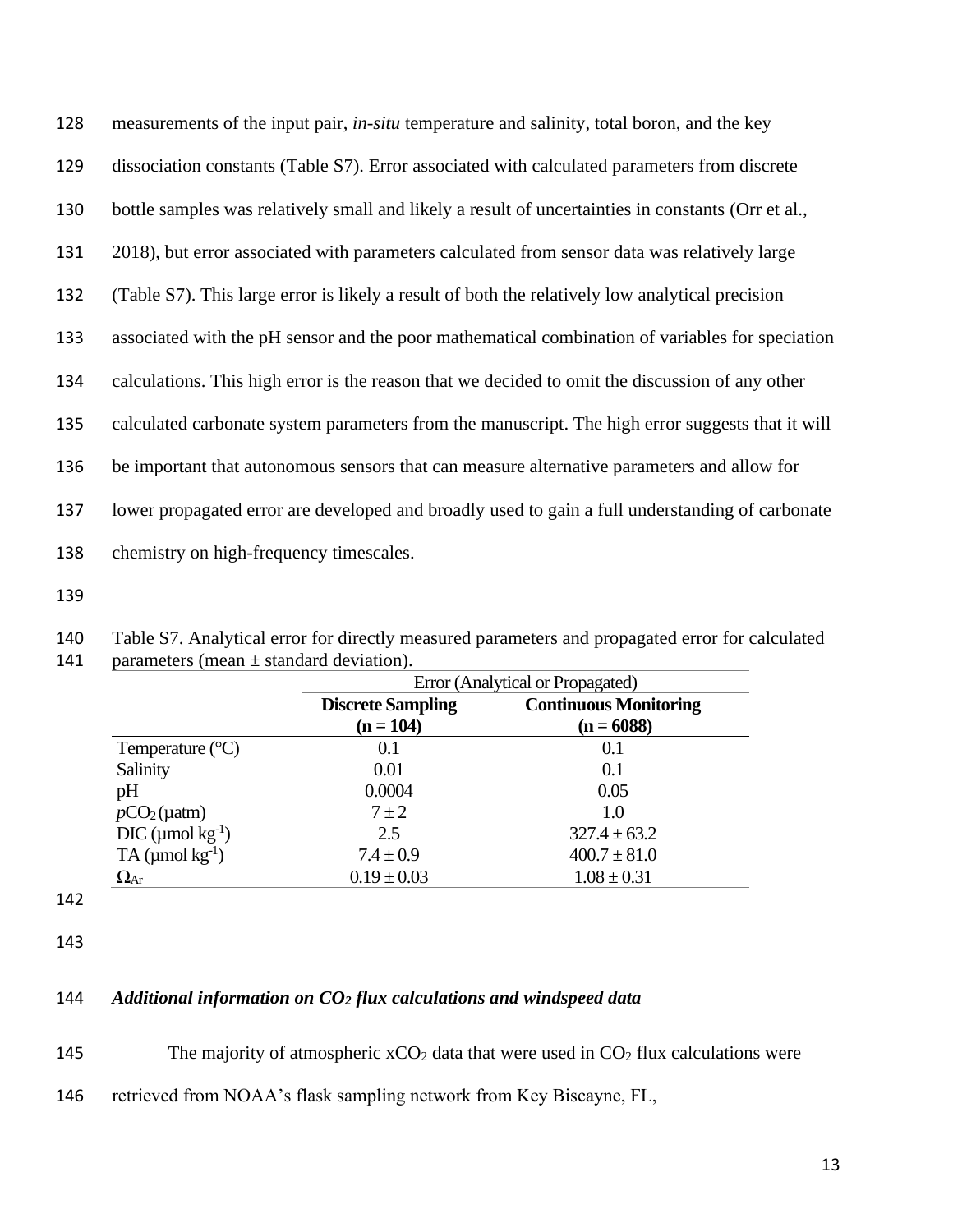147 [\(https://www.esrl.noaa.gov/gmd/dv/data/index.php?site=KEY&parameter\\_name=Carbon%2BDi](https://www.esrl.noaa.gov/gmd/dv/data/index.php?site=KEY¶meter_name=Carbon%2BDioxide)

148 [oxide\)](https://www.esrl.noaa.gov/gmd/dv/data/index.php?site=KEY¶meter_name=Carbon%2BDioxide). However, Key Biscayne data were not yet available for January 2019 – February 2020,

149 so global average values were used for these 16 months

- 150 [\(ftp://aftp.cmdl.noaa.gov/products/trends/co2/co2\\_mm\\_mlo.txt\)](ftp://aftp.cmdl.noaa.gov/products/trends/co2/co2_mm_mlo.txt). We justified this substitution of
- 151 global average values because the monthly means between Key Biscayne and global  $xCO<sub>2</sub>$  over
- 152 the initial 56 months of our discrete sampling only differed by  $1.2 \pm 1.5$  µatm (i.e. 0.3%  $\pm$  0.4%).
- 153 While atmospheric  $xCO<sub>2</sub>$  values at our exact location would have been preferable, they were
- 154 unavailable, and our calculations include the assumption that the Florida and global values are

155 not significantly different from atmospheric  $xCO_2$  at ASC. We believe this is warranted, given

156 the relatively homogenous levels of atmospheric  $CO<sub>2</sub>$ , with the most variation occurring between

157 hemispheres.

158 The xCO<sub>2</sub> values that were incorporated into calculations were monthly averages. We 159 believe that this method is justified for flux calculations (even for pairing with the hourly 160 continuous data), as the one example of frequent (i.e., every three hour) sampling of atmospheric  $161 \times CO<sub>2</sub>$  in the Gulf of Mexico (off Louisiana coast) shows very little diel or even monthly 162 fluctuation in atmospheric xCO<sub>2</sub> [\(https://www.pmel.noaa.gov/co2/story/Coastal+LA\)](https://www.pmel.noaa.gov/co2/story/Coastal+LA). While 163 variability in atmospheric CO<sub>2</sub> on diel and weekly timescales is often small at a single site, 164 especially small variability on short time scales likely occurs in the nwGOM due to 165 predominantly southeast winds, blowing from offshore. As a result, diel fluctuations in 166 atmospheric  $xCO<sub>2</sub>$  that could be present due to biological cycles of terrestrial plants or 167 anthropogenic influence are likely negligible at ASC. 168 NOAA/TCOON's Port Aransas (<2 km inshore from monitoring location) and Aransas

169 Pass (<2 km offshore from monitoring location) stations did not begin recording windspeed data